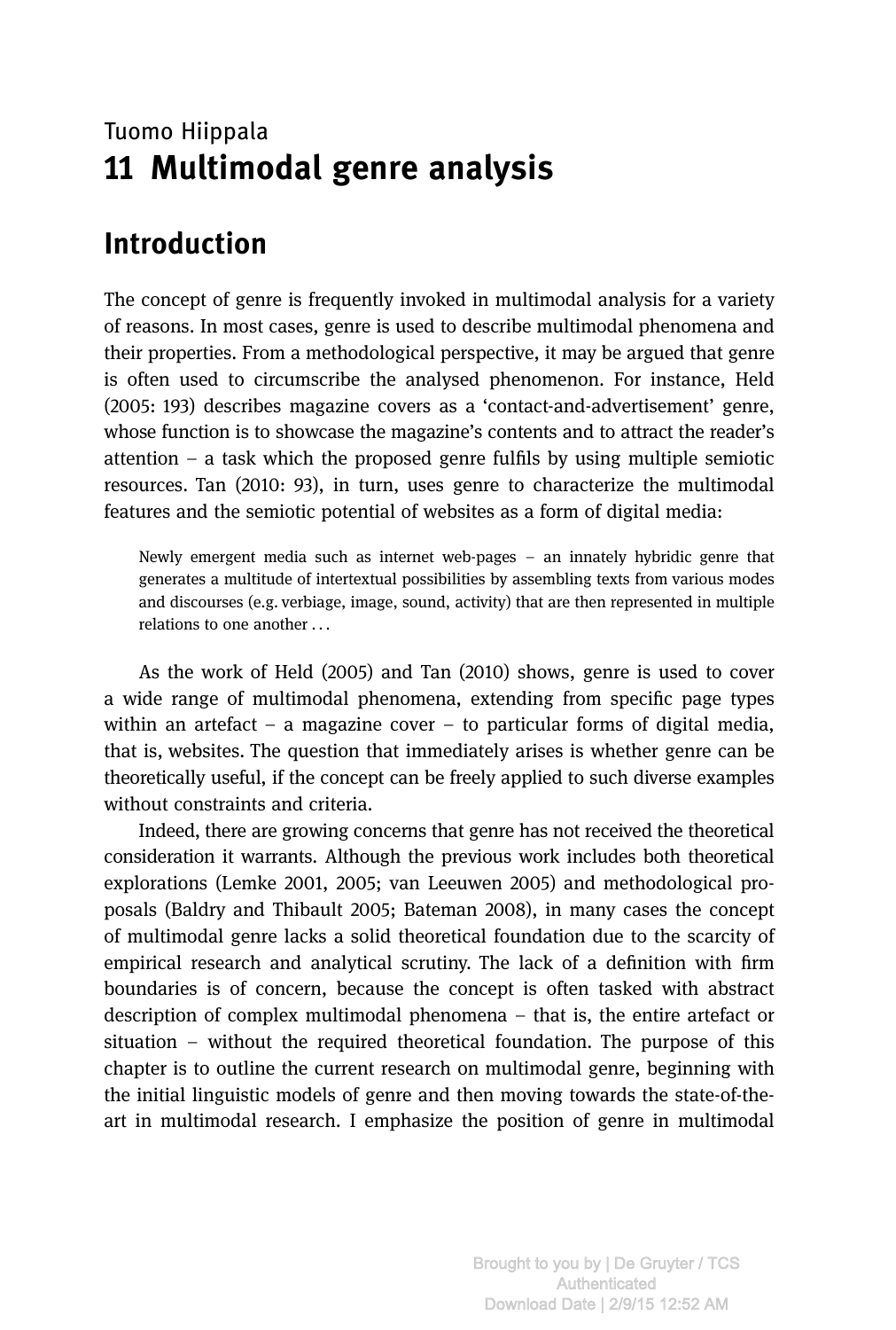analysis, because a well-formulated theory requires establishing the relations of genre to other central theoretical concepts such as *medium* and *mode*. In this chapter, the discussion of genre is limited to static multimodal artefacts in print media: I will begin by tracing some of the functions that have been traditionally assigned to genre.

Key terms: Discourse semantics, image-flow, material substrate, page-flow, semiotic mode, text-flow.

# The underlying theories in genre research

As several influential multimodal theories draw on both social semiotic and systemic functional theories of language (cf. Halliday 1978; Halliday and Matthiessen 2004), it is necessary to consider how genre has been described in these theories. Firstly, the motivation for deploying genre needs to be established. Bateman (forthcoming: 2) identifies three broad purposes:

- 1. comparing texts and events, and describing their properties,
- 2. describing the expectations that genre creates for the reader,
- 3. describing the social functions of genre.

The above points have been extensively investigated in linguistic studies of genre (see e.g. Miller 1984; Ventola 1987; Swales 1990; Bhatia 1993; Hasan 1996; Christie and Martin 1997; Lemke 1999; Martin and Rose 2008). The detailed description of each point is not feasible here due to limitations of space; I simply wish to underline that all of the above points are still relevant for multimodal genre. However, novel approaches are required if we wish to extend genre analysis from linguistics to multimodality.

This brings us to the second point of consideration, that is, the structure of linguistic genre. Traditionally, the structure of genre has been considered linear and staged. In both spoken and written discourse, genre is seen to unfold through multiple stages, which work towards accomplishing the intended social function. However, the principle of linearity becomes problematic when the analysis is extended from a purely linguistic environment to a multimodal one. It appears that the linear principle applies mainly when linearity is essential for interpreting multimodal discourse, such as in serial graphics (Holsanova et al. 2009: 1223).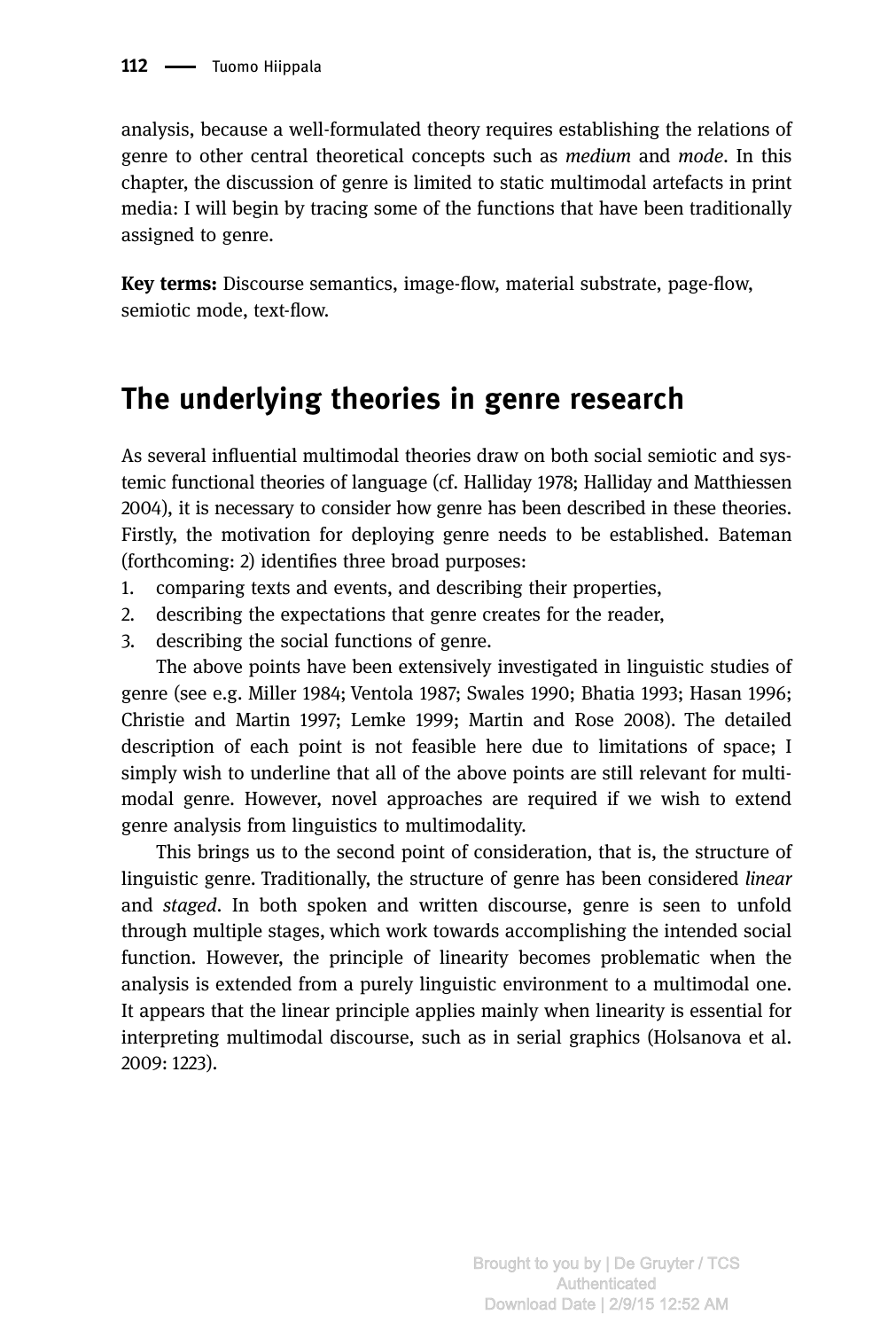There have been propositions to reinstate the principle of linearity by moving away from the artefact structure and towards the observer (Bateman forthcoming: 4). For instance, van Leeuwen (2005) proposes that multimodal artefacts act as an environment for the genre. In this environment, the notion of a reading path could be used to trace the hypothetical, linear path taken by the observer to accomplish the social function performed by the genre. However, there is considerable evidence that visual perception is largely task-driven and unlikely to follow a strictly predefined pattern, which contests the notions of linear, observer-based approaches to the study of multimodal genre (cf. Hiippala 2012b).

To conclude, it appears that the principle of linearity cannot be used to establish reliable criteria for genre analysis, which would support sequential staging in multimodal artefacts. While the attempts to define the social functions of genre remain largely valid, the absence of linearity or any other principle leaves us with few analytical tools to identify genre structures. Consequentially, genre currently appears as a grey area between the social function of a multimodal artefact and its structure. At the same time, the concept of genre can be useful only when it is defined clearly with sufficient analytical constraints and when its relations to other theoretical concepts are clearly stated.

In order to work towards a definition of genre, the first step is to identify where to look for genre structures. Bateman (forthcoming: 3) suggests that genre is a 'multi-stratal' phenomenon, which means that the 'semiotic work' required for deploying a genre involves making choices on several strata. Martin (1999: <sup>38</sup>–39) has proposed a similar principle for language, which he calls metaredundancy. According to Martin (1999: 38), "genre is a pattern of register patterns just as register patterns represents patterns of language patterns", that is, linguistic genre metaredounds with register, and register metaredounds with language.

In monomodal contexts, describing the contribution of different strata to genre is by no means a simple task due to various approaches to language (and genre), which have their own theoretical frameworks and concepts, and their interrelations (cf. Martin 1997; Biber and Conrad 2009; Dorgeloh and Wanner 2010). With the move to multimodality, the same principles of theorybuilding should apply to the definition of theoretical concepts, their interrelations and strata. For this reason, I will now move to describe the concepts relevant to multimodal genre.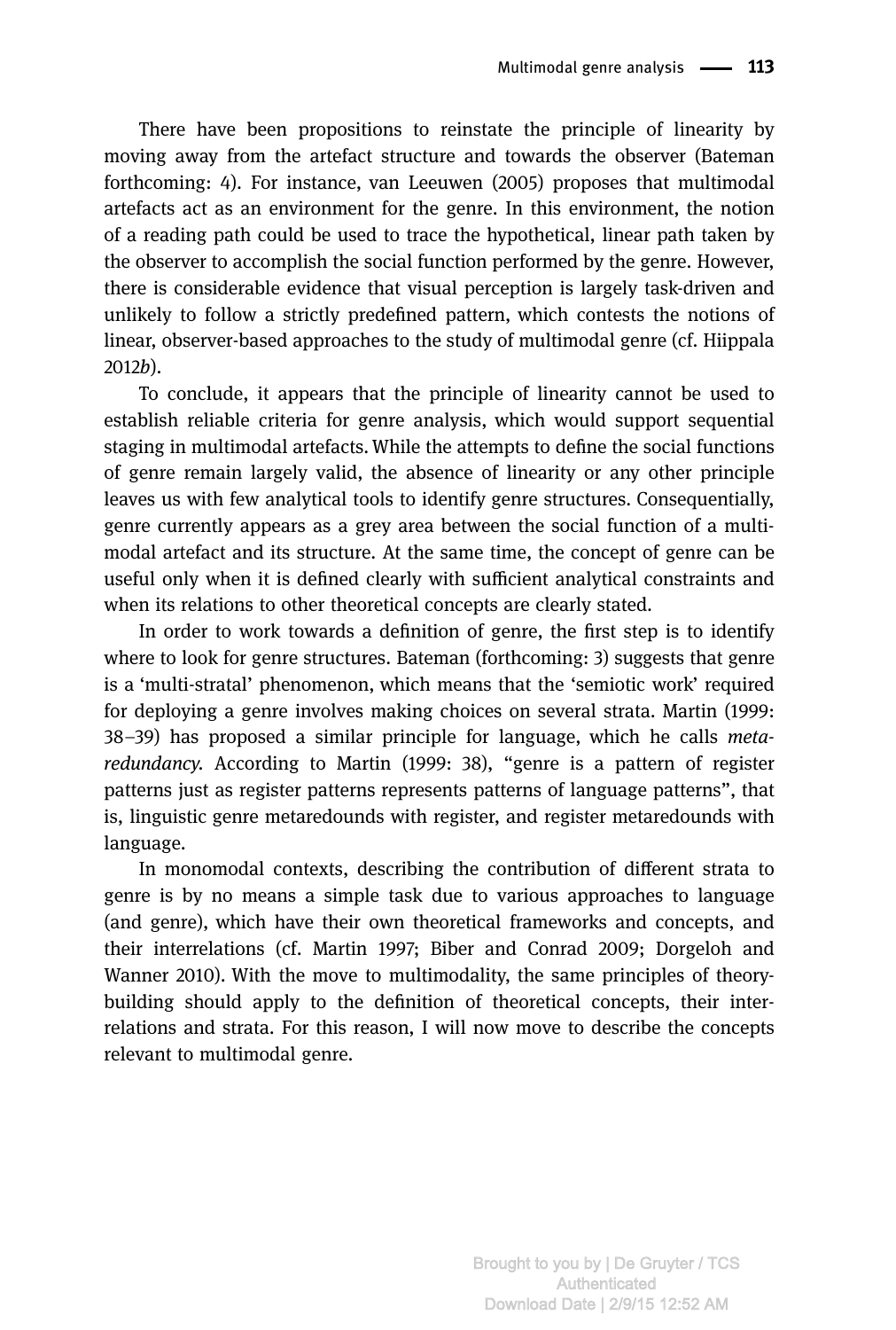# Towards multimodal genre analysis

If multimodal genre is viewed as a stratified phenomenon, then we need analytical tools that could allow us to identify the semiotic choices that contribute to genre structures on multiple strata. Moreover, we need to be able to do more than state that the artefacts deploy language and image simultaneously. We also need to say what language and image do in different contexts and how they do it. For this purpose, we need the concept of a semiotic mode to describe the structure and functionality of language, image, or combinations thereof in a given context. Only then does it become possible to proceed towards more abstract levels of description in genre analysis. It should be noted, however, that the concepts of a semiotic mode and that of a semiotic resource are still being developed (see e.g. Kress 2009; Elleström 2010). Due to restricted space and methodological focus, the current discussion focuses on the model proposed in Bateman (2011).

### Rhetorical strategies

Before discussing the semiotic modes, the related concept of rhetorical strategy needs to be outlined. According to Bateman (forthcoming, p. 8), a broad definition of rhetorical strategy consists of the 'communicative goal' of an artefact and the contribution of the semiotic modes towards the realization of this goal. In other words, rhetorical strategies are established means of doing particular kinds of communicative work by deploying and making selections in the available semiotic modes.

Previously, Lemke (1999) has suggested that artefacts with similar social functions may also be structurally similar: the aforementioned notion of semiotic mode allows us to capture and compare these multimodal structures. The structural properties of multimodal artefacts can then be described using a topology – a genre space – that describes the range of choices in the semiotic modes which realize a particular rhetorical strategy. Thus, the rhetorical strategies establish a space, which is populated by the genres that do similar communicative work (Bateman 2008: 223–225).

However, before we may proceed to discuss the abstract semiotic levels of genre or rhetorical strategy, we need a solid analytical tool to account for the deployed semiotic resources. Therefore, I will now turn to the notion of a semiotic mode.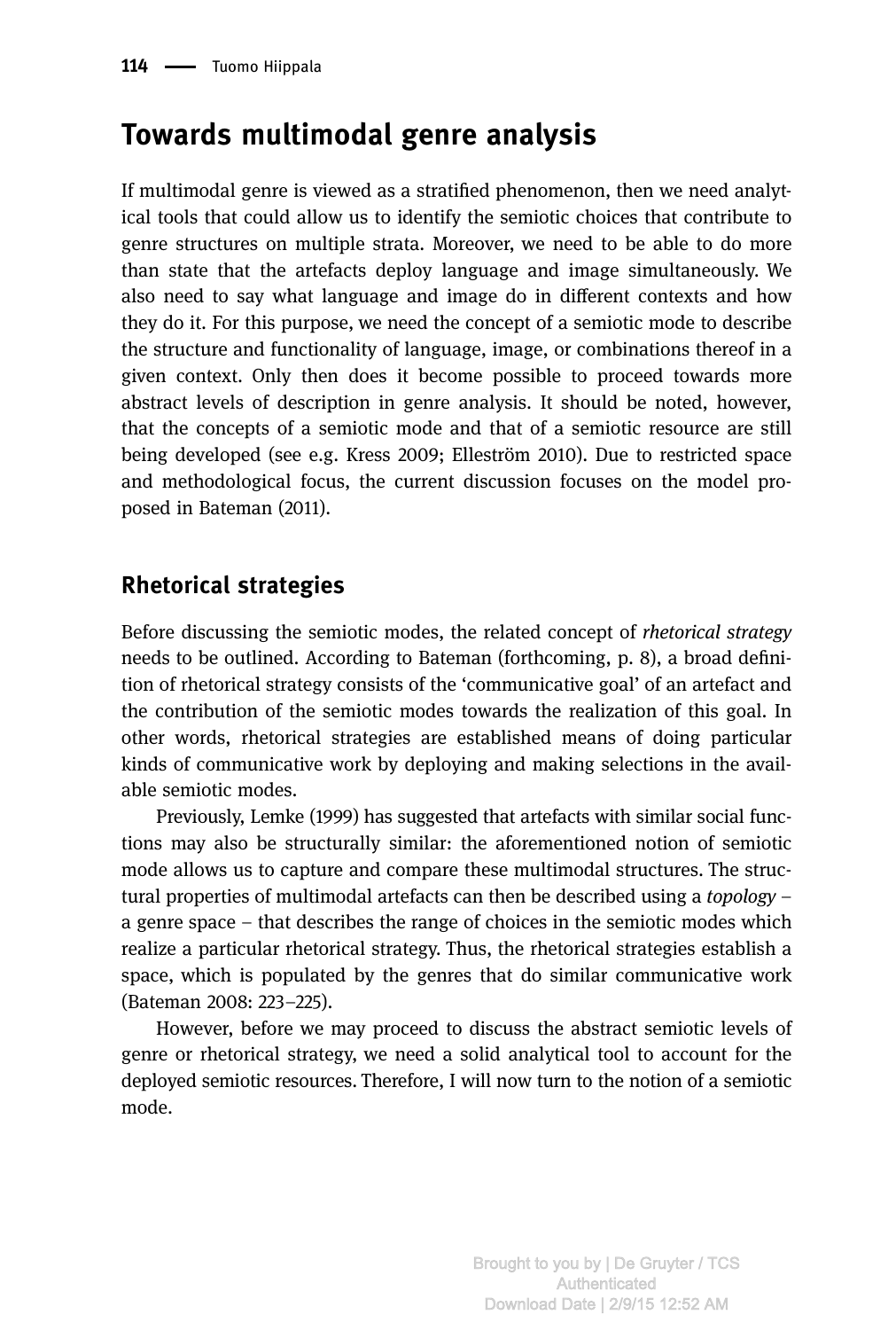#### Semiotic modes and media

Bateman (2011) proposes that a full-blown semiotic mode needs three strata: (1) a material substrate, which carries (2) the semiotic resources, whose interpretation is guided by (3) their discourse semantics. Firstly, the underlying stratum of a material substrate will be discussed shortly in connection with the notion of medium. Secondly, the semiotic resources are modeled as "paradigmatic systems of choice together with a syntagmatic organization for re-expressing paradigmatic choices in structural configurations" (Bateman 2011: 20). This means that the semiotic resources allow a range of choices, and the results of these choices may then be combined into structures. Thirdly, the stratum of discourse semantics guides the contextual interpretation of the semiotic resources: it directs the reader towards the correct interpretation in a given context (Bateman 2011: 21). I will now highlight aspects of both semiotic resources and discourse semantics using Figure 1.

The location description in a tourist brochure, shown in Figure 1, is realized using both language and image, and therefore involves choices in both semiotic resources. Previous multimodal research on tourism discourse (see e.g. Hiippala 2007; Kvåle 2010; Francesconi 2011) has described aspects of the choices in lexicogrammar and their relation to the accompanying images. However, what needs to be understood in this context is that the visual-verbal description is a result of choices in both semiotic resources. Consider, for instance, the choice of MOOD in the linguistic structure, where declarative is preferred over alternative choices, such as imperative (Halliday and Matthiessen 2004: 23). Similarly, choices in photography, such as camera angle and settings (aperture, exposure, focal length) contribute to the appearance of the photograph (for choices in image and typography, see also Lim 2004; O'Halloran 2008).



Figure 1: An extract from Suomenlinna Seafortress in Helsinki (1988)

Brought to you by | De Gruyter / TCS Authenticated Download Date | 2/9/15 12:52 AM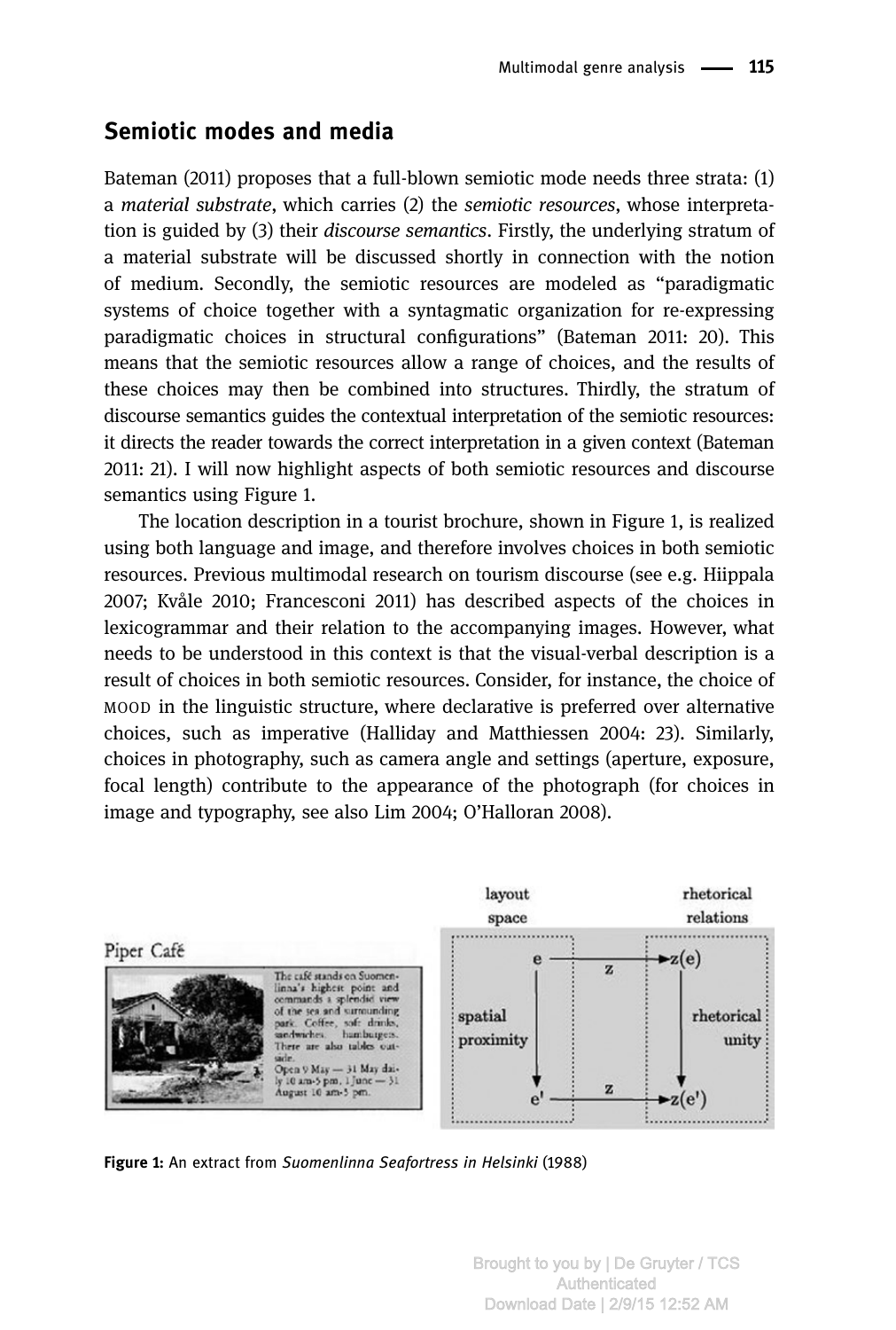

Figure 2: Three semiotic modes: text-flow, image-flow and page-flow

The following question is how the instances resulting from these choices are to be interpreted together? In the "back-and-forth" diagram (see Bateman 2011: <sup>28</sup>–29) in Figure 1, the left-side domain of layout space is mapped with the domain of rhetorical relations on the right-hand side. The mapping relation z indicates a relationship between the spatially proximate entities  $e$  and  $e'$  in the layout domain and their counterparts  $z(e)$  and  $z(e')$  in the rhetorical domain. In plain words, the spatial proximity of the photograph  $(e)$  and the verbal description  $(e')$  indicates that they are to be interpreted together. According to Bateman (2009: 61), the use of the layout space to communicate additional meanings is characteristic of a particular semiotic mode, which he refers to as page-flow.

In addition to page-flow, Bateman (2009) identifies two other semiotic modes in print media, which are termed text-flow and static image-flow. Textflow is characterized by linear-interrupted text, much like this chapter: diagrams, images, tables and such may occasionally interrupt text-flow, but the two-dimensional space is not used to communicate additional meanings. This distinguishes text-flow from page-flow. Therefore, the discourse semantics of text-flow resemble a much reduced version of those outlined for language in Martin (1992). Static image-flow, in turn, organizes graphic elements into meaningful sequences (cf. e.g. Figure 2 above and Hiippala 2012b: 323). These three semiotic modes are illustrated in Figure 2.

Finally, we arrive at the concept of a medium and its relation to the semiotic modes. It was established above that full-fledged semiotic mode requires a material substrate to carry the semiotic resources. Furthermore, the material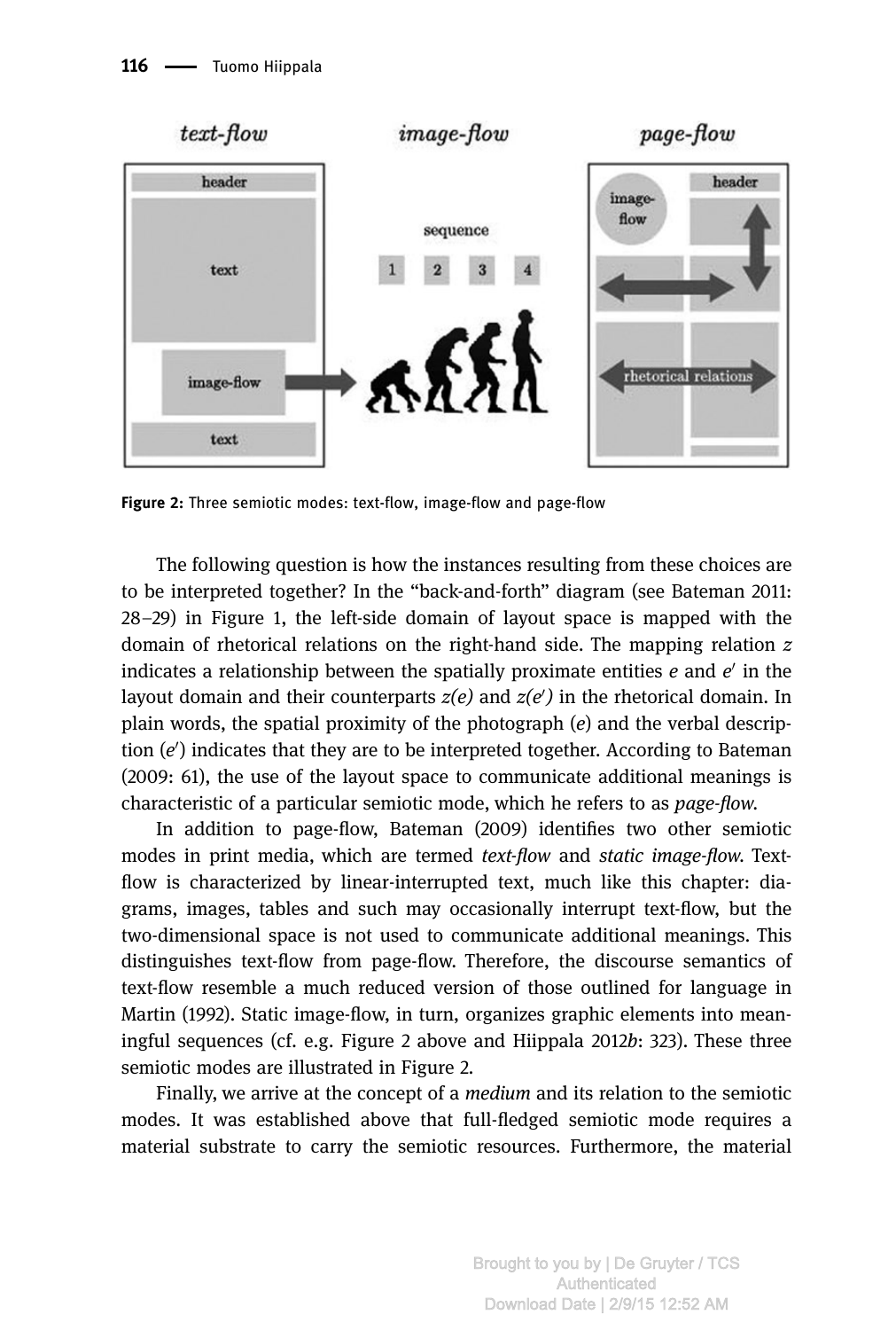substrate needs to be sufficiently controllable so that a group of users may put the material to 'semiotic' work. At the same time, it has to be noted that semiotic modes do not appear suddenly, but instead they emerge when a suitable substrate comes available and develop over time (cf. O'Halloran 2009). Consider, for instance, the emergence of screen-based displays as a material substrate alongside page-based print media, whose predecessors have included parchment, papyrus and clay tablets. As Bateman (forthcoming: 12) writes:

[A] medium is seen as a historically stabilized site for the deployment of some selection of semiotic modes for the achievement of varied communicative purposes [. . .] it is possible for an unrestricted range of genres to be carried within [a] medium.

To exemplify, Bateman (forthcoming: 12) suggests that books constitute a medium in which several semiotic modes may be deployed. Another proposed medium is the newspaper, which has similar affordances in terms of semiotic modes (cf. Gibson 1979), but significantly different practices of consumption and distribution. Bateman (forthcoming: 12) also insists on a clear demarcation between (1) features that arise from the medium, such as page numbering, margins, etc. and (2) selections in the semiotic modes that contribute towards the genre structures in a multimodal artefact, which will be made explicit later in this chapter. This concludes the theoretical discussion of genre and related concepts. In the following section, I will show how the Genre and Multimodality model (hereafter GeM; see Bateman 2008) may be used to identify and capture aspects of genre structure in multimodal artefacts.

#### Identifying genre structures

The GeM model is a model of multimodal document structure which attends to several aspects of multimodal artefacts: the semiotic resources and their typographic and graphic features, the layout and its hierarchical organization, rhetorical structure, and navigation. The model also comes with an XML-based annotation scheme for the creation of multimodal corpora. As the name of the GeM model suggests, genre is a foundational notion within the model, whose aim is to provide a consistent analytical method for describing and comparing multimodal artefacts. Because genre is considered a multi-stratal phenomenon, the GeM model provides multiple analytical layers that are cross-referenced in the annotation. A full discussion of each analytical layer is not possible here; the distinct layers and their contribution to the GeM model are listed in Table 1.

The model provides a list of Recognized Base Units (RBUs), which can be picked up in subsequent analytical layers (Bateman 2008: 111). According to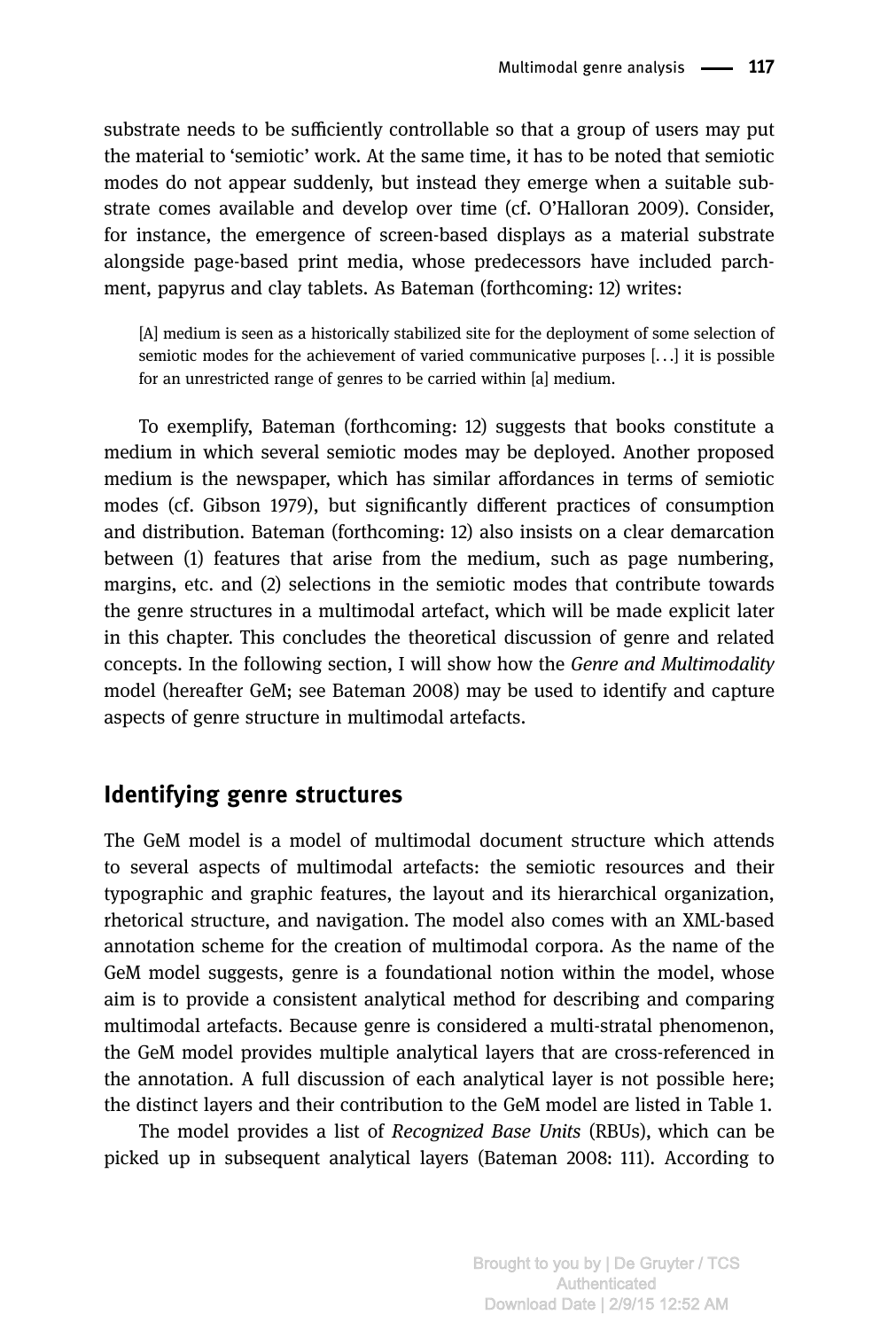| Layer name         | <b>Descriptive function</b>                                                                  | Analytical unit and examples                                                                      |
|--------------------|----------------------------------------------------------------------------------------------|---------------------------------------------------------------------------------------------------|
| Base layer         | Provides a list of base units<br>that may be analysed as a part<br>of other layers.          | Base units: sentences, head-<br>ings, drawings, figures, photos,<br>captions, list items, etc.    |
| Layout layer       | Groups the base units together<br>based on similar properties in<br>the three domains below. | Layout units: paragraphs, head-<br>ings, drawings, figures, photos,<br>captions, list items, etc. |
| <b>Structure</b>   | The hierarchical structure<br>between layout units.                                          |                                                                                                   |
| Area model         | The placement of layout units in<br>a layout.                                                |                                                                                                   |
| Realisation        | Typographical or visual features<br>of layout units.                                         |                                                                                                   |
| Rhetorical layer   | Describes the rhetorical<br>relations holding between the<br>identified rhetorical segments. | <i>Rhetorical segments: base units</i><br>with rhetorical functions                               |
| Navigational layer | Describes the navigational<br>structure by defining pointers,<br>entries and indices.        | Pointers, entries and indices:<br>base units and layout units with<br>navigation functions        |

Table 1: The layers of the GeM model

Source: Hiippala (2012a: 108)

the list of RBUs, sentences, headings, page numbers, list items, photographs, diagrams, etc. are identified as base units. The layout layer describes the hierarchical structure of the identified RBUs, their positioning in the layout, and their typographic or graphic features. The relationships between base units are described using an extension of Rhetorical Structure Theory (hereafter RST; see Mann and Thompson 1988; Taboada and Mann 2006). Finally, the navigation structure describes the structures provided to facilitate the use of the artefact.

I will now illustrate how the GeM model may be used to identify multimodal genre structures, using the example shown in Figure 3. The data in Figure 3 were retrieved from a GeM-annotated corpus and visualized automatically using scripts developed for this purpose (Hiippala 2013). The upper part of Figure 3 shows the hierarchical layout structure of a double-page in a tourist brochure. The double-page is represented by the parent node in the center of the diagram. From here, the hierarchical structure extends all the way to the child nodes on the outer circle, which consist of layout units such as headings, paragraphs, photographs, maps and so on (see Table 1). The layout units annotated as graphics are marked using color. The lower part of Figure 3, which I shall explain shortly below, shows a part of the brochure's rhetorical structure.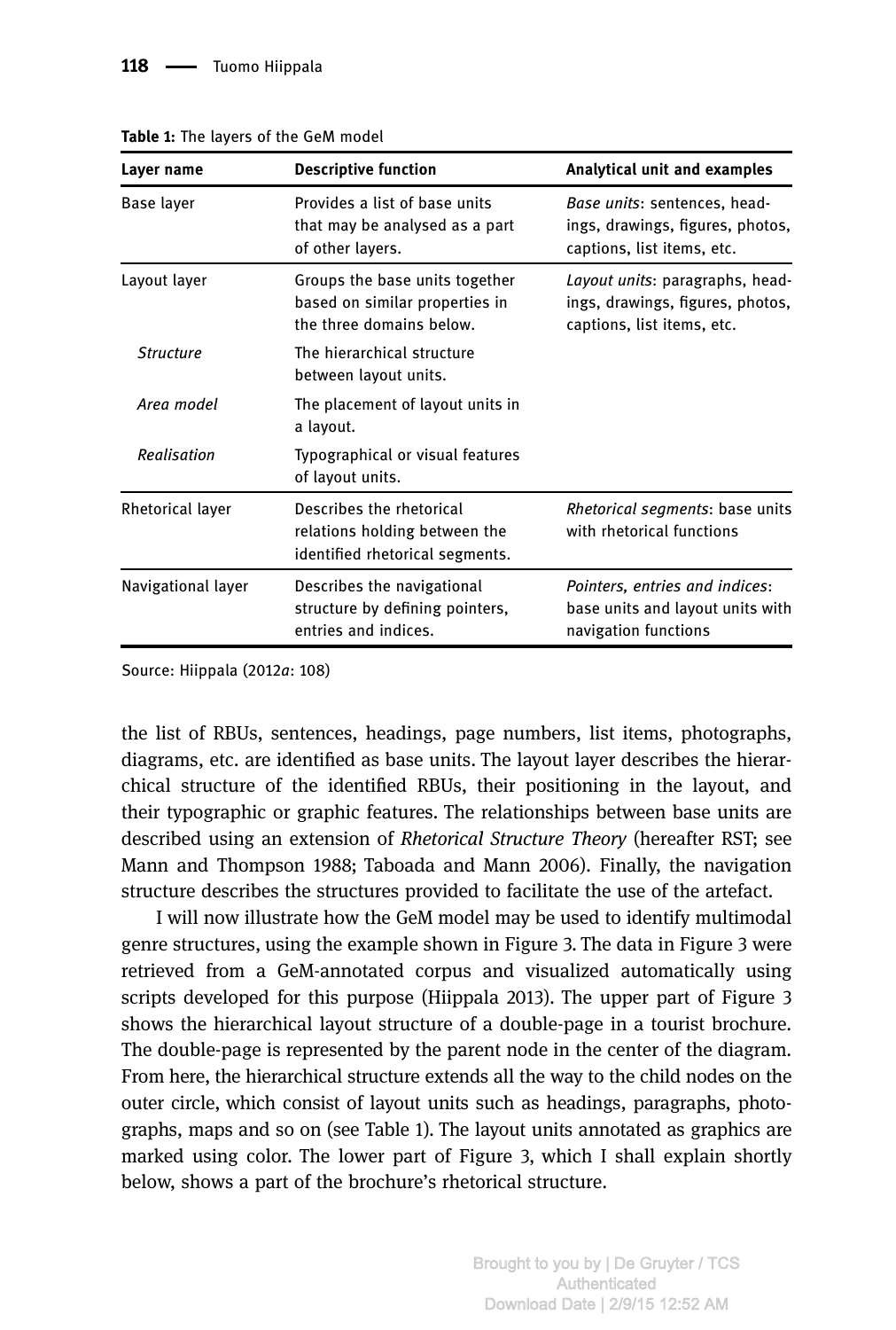

Figure 3: The layout and rhetorical structures in Helsinki Visitors Guide (2008) (Hiippala 2013: 220)

> Brought to you by | De Gruyter / TCS **Authenticated** Download Date | 2/9/15 12:52 AM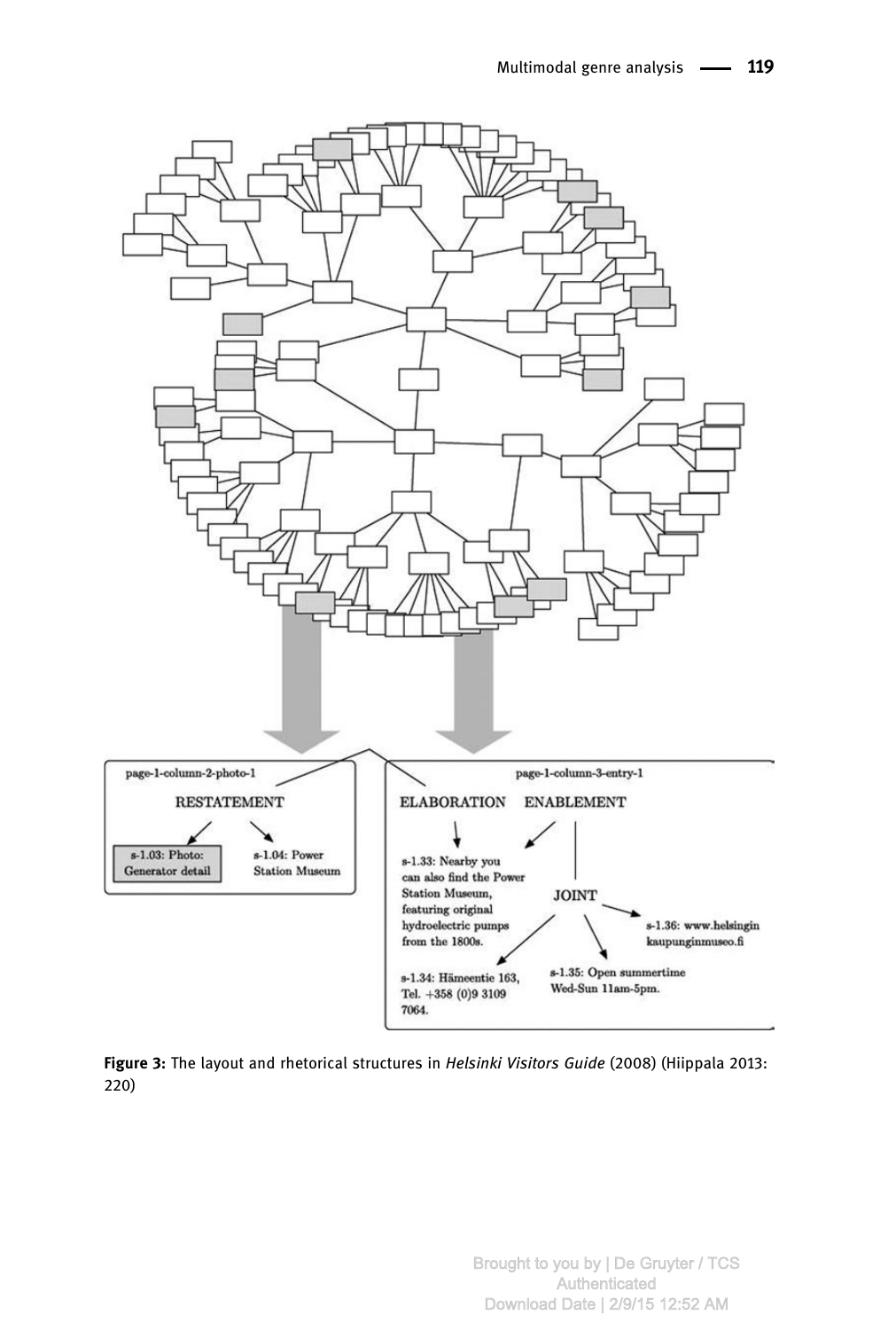As Figure 3 shows, the layout structure of the tourist brochure is fragmented and has a deep hierarchy. In the most extreme case, reaching the outermost child nodes requires a total of five steps from the center node. Now, considering the layout structure and its functions – organizing the content into larger structures and establishing part-whole relationships (Bateman and Schmidt 2012: 53) – we may ask what enables the reader to make sense of the complex layout structure in Figure 3? One possible answer may be found in the interaction between the layout structure and the rhetorical structure.

The layout structure is not arbitrary, but functionally motivated. The communicative function of a multimodal artefact defines its structure, which may be captured using the rhetorical layer of the GeM model. This can be seen in the lower part of Figure 3, which shows parts of the rhetorical structure and their relation to the layout structure. In this case, the bounding boxes around the RST structures indicate that the rhetorical segments belong under the same parent node in the layout structure.

On the left-hand side, we have a photograph and an accompanying caption, which participate in a RESTATEMENT relation. Structurally, this configuration of layout and rhetorical structures is close to the example shown in Figure 1, as their structure and spatial proximity in the layout indicate that they are to be interpreted together. Moreover, the photograph and caption elaborate a verbal description located elsewhere in the layout, as indicated by the RST structure on the right-hand side. This RST structure comprises an introductory sentence, which is complemented by travel and contact information using the relation of ENABLEMENT.

What is worth acknowledging here is that these kinds of rhetorical configurations may also be found elsewhere. For instance, the upper part of Figure 3 contains several layout 'chunks' with two child nodes, in which one of the child nodes is a graphic element. In most cases, these image-text combinations in the layout structure possess a similar rhetorical configuration: the same applies to the verbal descriptions which fulfill similar communicative tasks. It may be argued that this kind of patterning allows the reader to negotiate the complex layout structure.

The tourist brochures may prefer certain multimodal structures, while artefacts with different communicative purposes may rely on different types of structure (see e.g. procedural texts in André and Rist 1995; Martinec 2003). These patterned structures have evolved over time to perform certain communicative tasks, and they also respond to the reader's expectations towards the multimodal structure of artefacts (see also Waller 2012). Together, the configuration of these patterns may also signal how the entire artefact is to be interpreted. In the case of Figure 3, the fragmented configuration may encourage an interpretation using the discourse semantics of page-flow, which prefers a selective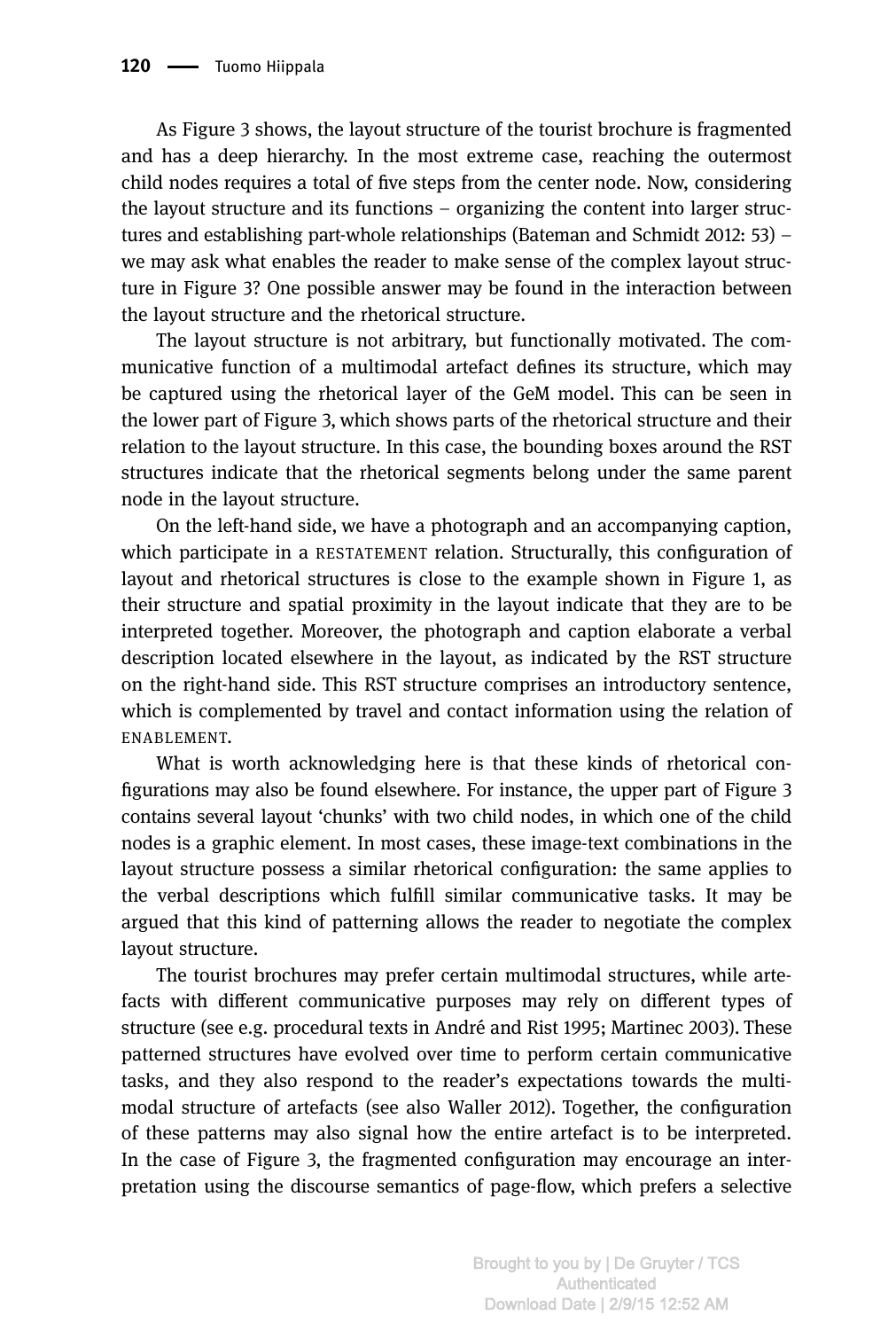reading strategy, as opposed to a linear interpretation based on the semiotic mode of text-flow.

Finally, it is also important to note that not all tourist brochures are structured this way in terms of the layout and rhetorical structure. What we have accomplished here is simply a brief description of one possible configuration among many alternatives. To account for these alternative structures, we need more data, preferably in the form of annotated corpora. For this reason, future work on multimodality and genre is likely to benefit from optical character recognition to speed up the creation of corpora and the development of concordancers for their exploration (see e.g. Thomas 2007, 2009; Parodi 2010).

#### Further readings

- Bateman, John A. 2008. Multimodality and Genre: A Foundation for the Systematic Analysis of Multimodal Documents. London: Palgrave Macmillan.
- Bateman, John A. 2011. The decomposability of semiotic modes. In Kay L. O'Halloran & B. A. Smith (eds) Multimodal Studies: Multiple Approaches and Domains. London: Routledge.
- Bateman, John A. forthcoming. Genre in the age of multimodality: some conceptual refinements for practical analysis. In Paola Evangelisti-Allori, Vijay K. Bhatia and John A. Bateman (eds) Evolution in Genres: Emergence, Variation, Multimodality. Frankfurt am Main: Peter Lang.

#### Project idea

Compare two multimodal artefacts with different communicative purposes, for example, an information brochure and an instruction manual. How is the verbal and visual content organized? How are the relationships between the content signaled?

### References

- André, Elisabeth and Thomas Rist. 1995. Generating coherent presentations employing textual and visual material. Artificial Intelligence Review 9: 147–165.
- Baldry, Anthony P. and Thibault, Paul J. 2005. Multimodal transcription and text analysis. London: Equinox.
- Bateman, John A. 2008. Multimodality and Genre: A Foundation for the Systematic Analysis of Multimodal Documents. London: Palgrave Macmillan.
- Bateman, John A. 2009. Discourse across semiotic modes. In Jan Renkema (ed.), *Discourse, of* course: An overview of research in discourse studies, 55–66. Amsterdam/Philadelphia: Benjamins.
- Bateman, John A. 2011. The decomposability of semiotic modes. In Kay L. O'Halloran and Bradley A. Smith (eds) Multimodal Studies: Multiple Approaches and Domains, 17–38. London: Routledge.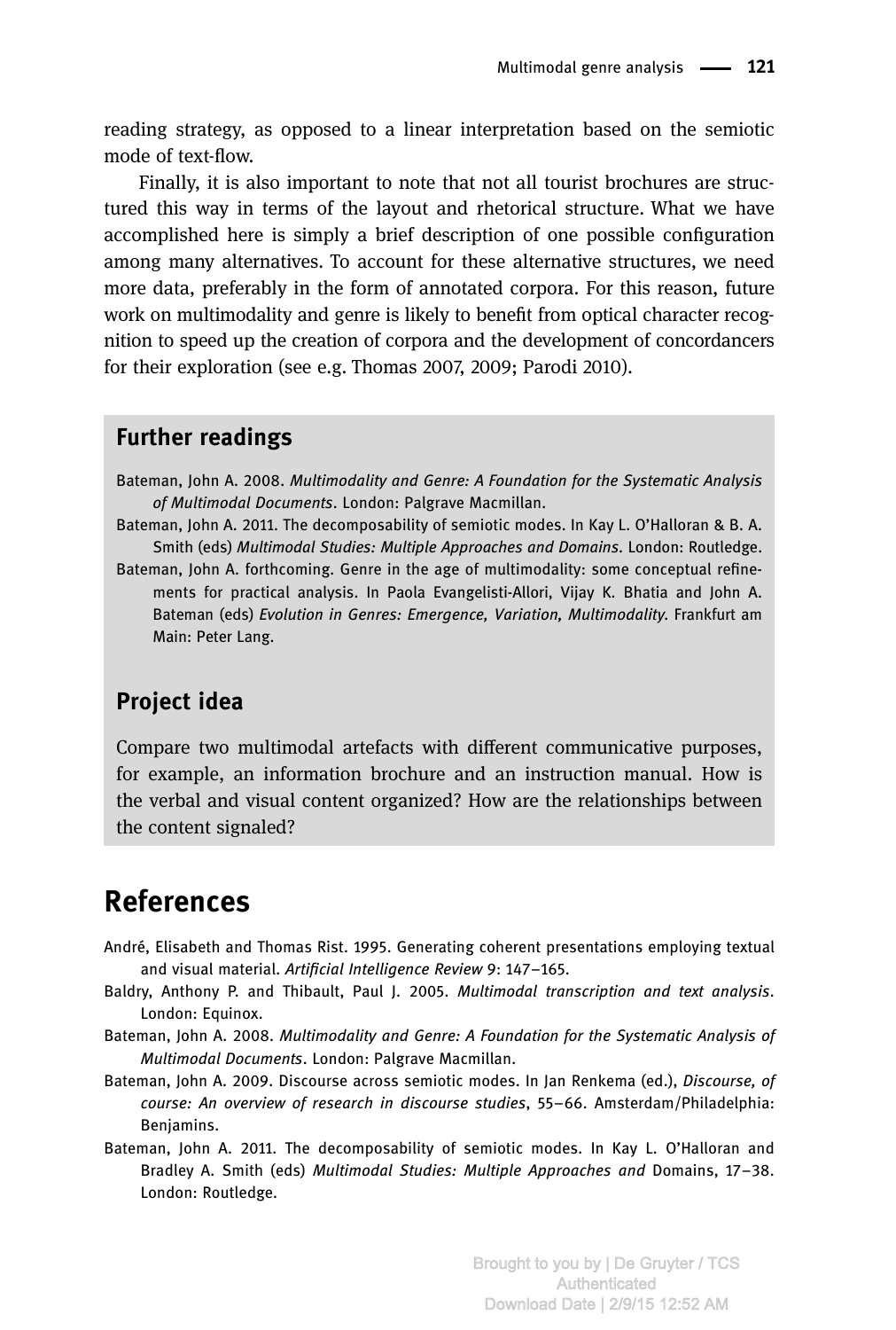- Bateman, John A. forthcoming. Genre in the age of multimodality: some conceptual refinements for practical analysis. In Paola Evangelisti-Allori, Vijay K. Bhatia and John A. Bateman (eds) Evolution in Genres: Emergence, Variation, Multimodality. Linguistic Insights, Frankfurt am Main: Peter Lang.
- Bateman, John A. and Karl-Heinrich Schmidt. 2012. Multimodal Film Analysis: How Films Mean. London: Routledge.
- Bhatia, Vijay K. 1993. Analysing Genre: Language Use in Professional Settings. London: Longman.
- Biber, Douglas and Susan Conrad. 2009. Register, Genre, and Style. Cambridge: Cambridge University Press.
- Christie, Frances and James R. Martin (eds). 1997. Genre and Institutions: Social Processes in the Workplace and School. Continuum: London.
- Dorgeloh, Heidrun and Anja Wanner (eds). 2010. Syntactic Variation and Genre. Berlin/New York: Mouton de Gruyter.
- Elleström, Lars. 2010. The modalities of media: A model for understanding intermedial relations. In Lars Elleström (ed), Media Borders, Multimodality and Intermediality, 11–48. London: Palgrave.
- Francesconi, Sabrina. 2011. Images and writing in tourist brochures. Journal of Tourism and Cultural Change 9(4): 341–356.
- Gibson, James J. 1979. The Ecological Approach to Visual Perception, Boston: Houghton Miffin.
- Halliday, Michael A. K. 1978. Language as a Social Semiotic: The Social Interpretation of Language and Meaning. London: Arnold.
- Halliday, A. K. Michael and Christian M. I. M. Matthiessen. 2004. An Introduction to Functional Grammar. London: Arnold.
- Hasan, Ruqaiya. 1996. Ways of Saying: Ways of Meaning: Selected Papers of Ruqaiya Hasan. Edited by Carmel Cloran, David Butt and Geoffrey Williams. London: Cassell.
- Held, Gudrun. 2005. Magazine covers a multimodal pretext-genre. Folia Linquistica XXXIX(1-2): 173–196.
- Hiippala, Tuomo. 2007. Helsinki: A multisemiotic analysis of tourist brochures. Master's thesis, University of Helsinki.
- Hiippala, Tuomo. 2012a. The localisation of advertising print media as a multimodal process. In Wendy L. Bowcher (ed.), Multimodal Texts from Around the World: Linguistic and Cultural Insights, 97–122. London: Palgrave.
- Hiippala, Tuomo. 2012b. Reading paths and visual perception in multimodal research, psychology and brain sciences. Journal of Pragmatics 44(3): 315–327.
- Hiippala, Tuomo. 2013. Modelling the structure of a multimodal artefact, PhD thesis, Department of Modern Languages, University of Helsinki. http://hdl.handle.net/10138/41736
- Holsanova, Jana, Nils Holmberg, and Kenneth Holmqvist. 2009. Reading information graphics: the role of spatial contiguity and dual attentional guidance. Applied Cognitive Psychology 23: 1215–1226.
- Kress, Gunther. 2009. What is mode? In Carey Jewitt (ed.), The Routledge Handbook of Multimodal Analysis, 54–67. London: Routledge.
- Kvåle, Gunhild. 2010. Invitasjon til destinasjon: Multimodal retorikk i turistkommunikasjon. In Martin Engebretsen (ed.), Skrift/bilde/lyd: Analyse av sammensatte tekster, 39-55. Kristiansand: Hoyskoleforlaget.
- Lemke, Jay L. 1999. Typology, topology, topography: genre semantics. MS University of Michigan.
- Lemke, Jay L. 2001. Discursive technologies and the social organization of meaning. Folia Linguistica XXXV(1–2): 79–96.
- Lemke, Jay L. 2005. Multimedia genres and traversals Folia Linguistica XXXIX(1-2): 45-56.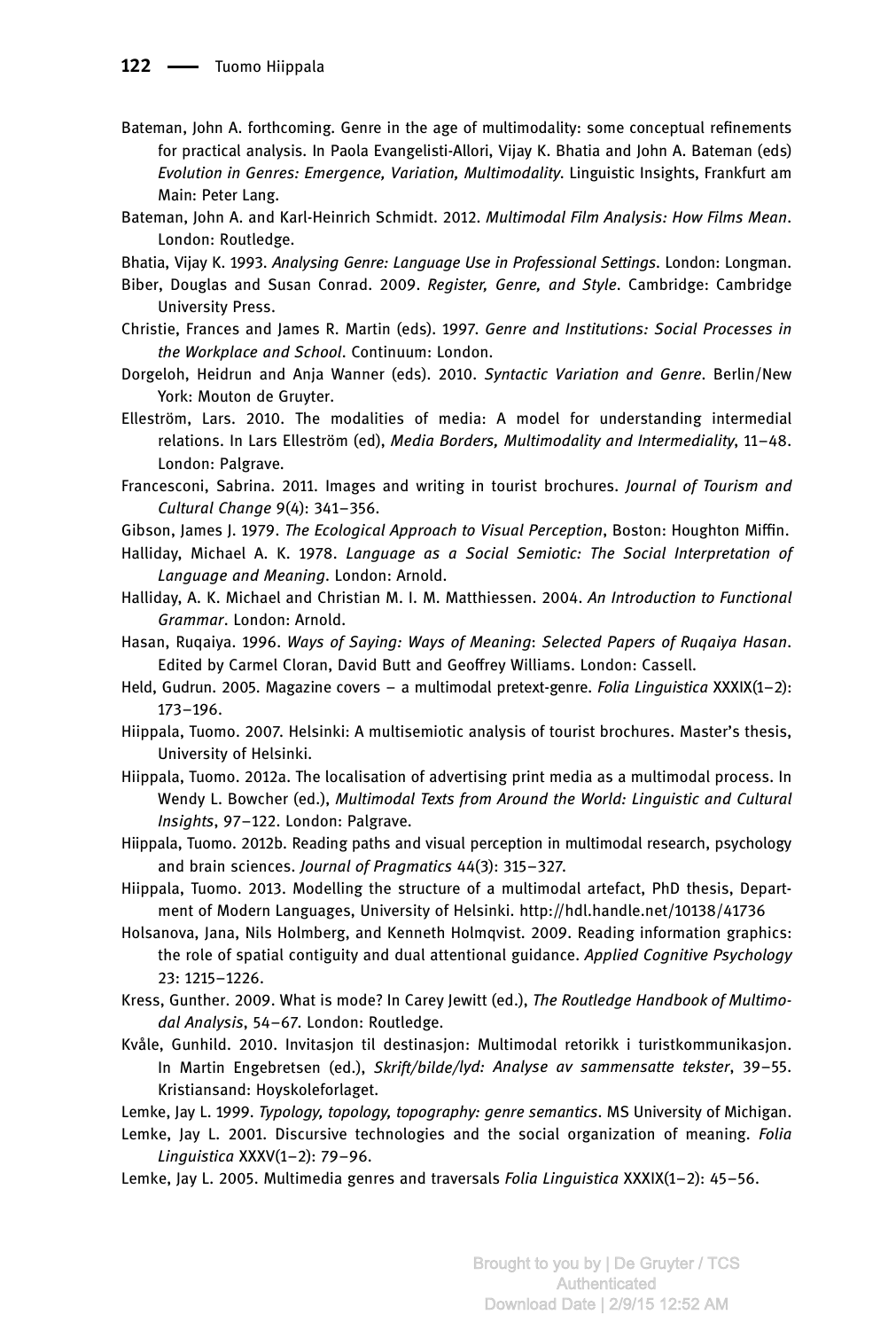- Lim, Victor F. 2004. Developing an integrative multi-semiotic model. In Kay L. O'Halloran (ed.), Multimodal Discourse Analysis: Systemic Functional Perspectives, 220–246. London: Continuum.
- Mann, William C. and Sandra A. Thompson. 1988. Rhetorical Structure Theory: Toward a functional theory of text organization. Text 8(3): 243-281.
- Martin, James R. 1992. English Text: System and Structure. Amsterdam: Benjamins.
- Martin, James R. 1997. Analysing genre: functional parameters. In Frances Christie and James R. Martin (eds), Genre and Institutions: Social Processes in the Workplace and School, 3–39. London: Continuum.
- Martin, James R. 1999. Modelling context: A crooked path of progress in contextual linguistics. In Mohsen Ghadessy (ed.), Text and Context in Functional Linguistics, 25–61. Vol. 169 of Amsterdam Studies in the Theory and History of Linguistic Science: Series IV – Current Issues In Linguistic Theory, Amsterdam: Benjamins.
- Martin, James R. and David Rose. 2008. Genre Relations: Mapping Culture, London: Equinox.
- Martinec, Radan. 2003. The social semiotics of text and image in Japanese and English software manuals and other procedures. Social Semiotics 13(1): 43-69.
- Miller, Carolyn R. (1984). Genre as social action, Quarterly Journal of Speech 70: 151–167.
- O'Halloran, Kay L. (2009). Historical changes in the semiotic landscape: from calculation to computation. In Carey Jewitt (ed.), The Routledge Handbook of Multimodal Analysis, 98– 113. London: Routledge.
- Parodi, Giovanni. 2010. Research challenges for corpus cross-linguistics and multimodal texts. Information Design Journal 18(1): 69–73.
- Swales, M. John. 1990. Genre analysis: English in Academic and Research Settings. Cambridge: Cambridge University Press.
- Taboada, Maite and William C. Mann. 2006. Rhetorical structure theory: looking back and moving ahead. Discourse Studies 8(3): 423–459.
- Tan, Sabine. 2010. Modelling engagement in a web-based advertising campaign, Visual Communication 9(1): 91–115.
- Thomas, Martin. 2007. Querying multimodal annotation: A concordancer for GeM. In Proceedings of the Linguistic Annotation Workshop, Association for Computational Linguistics, Prague, Czech Republic, 57–60. URL: http://www.aclweb.org/anthology/W/W07/W07-1510
- Thomas, Martin. 2009. Localizing pack messages: A framework for corpus-based cross-cultural multimodal analysis, PhD thesis, University of Leeds.
- van Leeuwen, Theo. 2005. Multimodality, genre and design, in Sigrid Norris and Rodney H. Jones (eds), Discourse in Action: Introducing Mediated Discourse Analysis, 73-94. London: Routledge.
- Ventola, Eija. 1987. The Structure of Social Interaction: A Systemic Approach to the Semiotics of Service Encounters. London: Pinter.
- Waller, Robert, Judy Delin and Martin Thomas. 2012. Towards a pattern language approach to document description. Discours 10. DOI: 10.4000/discours.8673.15

#### Acknowledgements

I would like to thank John Bateman and Ivan Berazhny for their insightful comments on earlier drafts of this chapter.